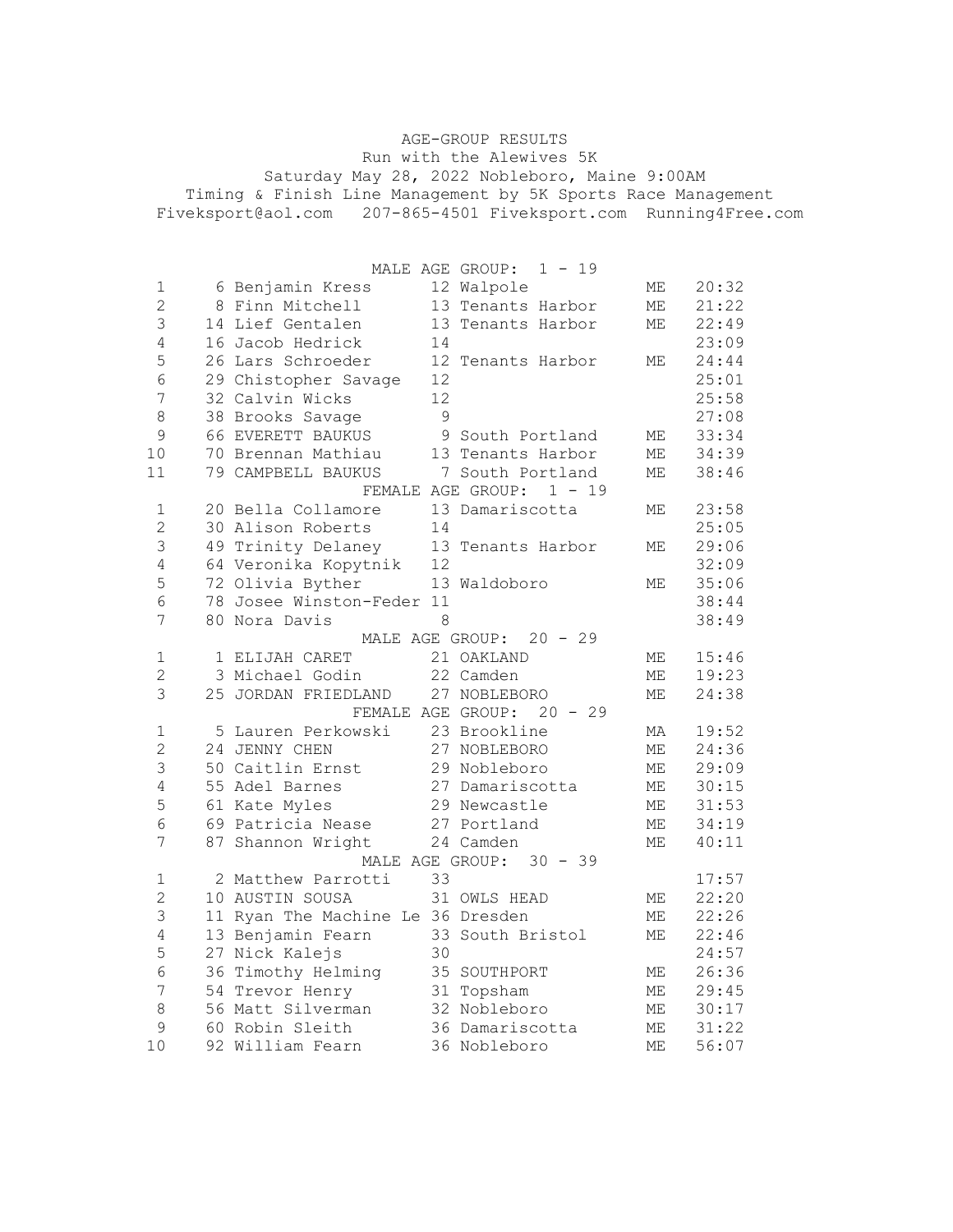|                         |  |                                     |    | FEMALE AGE GROUP: 30 - 39 |                        |       |
|-------------------------|--|-------------------------------------|----|---------------------------|------------------------|-------|
| 1                       |  | 7 Laura Sofen 34 Boothbay Harbor    |    |                           | ME                     | 20:39 |
| $\overline{c}$          |  | 15 Laura Fraser 36 Damariscotta     |    |                           | МE                     | 22:51 |
| $\mathsf 3$             |  | 42 Danielle Scherer 33 Bowdoinham   |    |                           | МE                     | 28:01 |
| $\sqrt{4}$              |  | 43 Ryan Dennett                     |    | 37 Jefferson              | МE                     | 28:16 |
| 5                       |  | 63 Gillian Graham                   |    | 35 Damariscotta           | МE                     | 32:06 |
| $\epsilon$              |  | 68 Kristen Farney                   |    | 38 Jefferson              | МE                     | 33:57 |
| $\boldsymbol{7}$        |  | 73 Sofia Doe                        |    | 32 Waldoboro              | ME                     | 35:09 |
| 8                       |  | 89 Ashley Baldwin                   |    | 30 Whitefield             | МE                     | 55:39 |
| $\mathcal{G}$           |  | 90 Sharon Mann                      | 33 |                           |                        | 55:39 |
| 10                      |  | 91 Katie Rossignol 32 South Bristol |    |                           | МE                     | 55:57 |
| 11                      |  | 94 Lauren Fowler                    | 33 |                           |                        | 56:08 |
|                         |  |                                     |    | MALE AGE GROUP: 40 - 49   |                        |       |
| $\mathbf 1$             |  | 4 Tate Sandrock                     |    | 45 Nobleboro              | МE                     | 19:25 |
| $\mathbf 2$             |  | 9 Gabriel Flanders 46 Warren        |    |                           | МE                     | 21:39 |
| $\mathsf 3$             |  | 18 erick halpin                     |    | 49 bath                   | МE                     | 23:31 |
| $\overline{4}$          |  | 23 Patrick Parson 48 Newcastle      |    |                           | МE                     | 24:28 |
| 5                       |  | 35 William Savage                   | 43 |                           |                        | 26:25 |
| $\epsilon$              |  | 37 Steven Baer                      |    | 49 Camden                 | ME                     | 26:49 |
| $\overline{7}$          |  | 59 Patrick McManus 47 Warren        |    |                           | ME                     | 30:51 |
|                         |  | 62 Melanie Ellsworth 49             |    |                           |                        | 31:57 |
| 8                       |  |                                     |    |                           |                        |       |
| 9                       |  | 83 Adam Baukus                      | 42 |                           |                        | 38:55 |
|                         |  |                                     |    | FEMALE AGE GROUP: 40 - 49 |                        |       |
| $\mathbf 1$             |  | 19 Susanna Norwood 45 Damariscotta  |    |                           | ME                     | 23:37 |
| $\overline{2}$          |  | 33 Hannah McGhee                    |    | 48 Newcastle              | МE                     | 26:19 |
| 3                       |  | 44 Claire Sandrock                  | 43 |                           |                        | 28:28 |
| $\overline{4}$          |  | 51 Jodie Roberts 43 NEWCASTLE       |    |                           | МE                     | 29:13 |
| 5                       |  | 52 Lynnsey Savage 44 South Bristol  |    |                           | ME                     | 29:25 |
| $\sqrt{6}$              |  | 71 Brenda Hedrick 48 nobleboro      |    |                           | ME                     | 34:54 |
| $\boldsymbol{7}$        |  | 74 Lisa Vickers                     |    | 43 SOUTH PORTLAND         | ME                     | 35:13 |
| $\,8\,$                 |  | 77 Lindsey Lawhorn 41 Louisville    |    |                           | KY                     | 37:58 |
| 9                       |  | 81 Tracy Smith<br>48                |    |                           |                        | 38:51 |
| 10                      |  | 82 Robin Davis 46 Portland          |    |                           | МE                     | 38:54 |
|                         |  |                                     |    | MALE AGE GROUP: 50 - 59   |                        |       |
| 1                       |  | 12 Chris Godin                      | 56 |                           |                        | 22:36 |
| $\overline{2}$          |  | 17 Rick Elder 56 Edgecomb           |    |                           | МE                     | 23:17 |
| 3                       |  | 21 Ramunas Stepanauska 51 Nobleboro |    |                           | МE                     | 24:00 |
| $\overline{4}$          |  | 22 Michael PERKOWSKI 57 Plantsville |    |                           | $\mathbb{C}\mathbb{T}$ | 24:24 |
| 5                       |  | 28 CHRISTOPHER HART                 |    | 59 WISCASSETT             | МE                     | 24:59 |
| 6                       |  | 47 Steve Feder                      |    | 57 Edgecomb               | ME                     | 28:36 |
| 7                       |  | 48 steven haskins                   |    | 59 Augusta                | МE                     | 28:49 |
| 8                       |  | 58 Stephen Wicks                    |    | 57 Damariscotta           | МE                     | 30:40 |
| $\mathsf 9$             |  | 67 Adam Smith                       |    | 50 Marblehead             | МA                     | 33:38 |
| $10$                    |  | 85 Denise Meiler                    |    | 58 Brunswick              | МE                     | 39:58 |
|                         |  |                                     |    | FEMALE AGE GROUP: 50 - 59 |                        |       |
| $\mathbf 1$             |  | 34 Jennifer Cusick                  |    | 57 East Boothbay          | МE                     | 26:21 |
| $\overline{2}$          |  | 40 Holly Zuklie                     |    | 53 Brunswick              | МE                     | 27:33 |
| 3                       |  | 65 Heidi Sproul                     |    | 53 Newcastle              | МE                     | 32:20 |
| $\overline{4}$          |  | 76 Amy Winston                      | 53 |                           |                        | 36:53 |
| 5                       |  | 86 lori godin                       |    | 54 SIMSBURY               | МE                     | 40:09 |
| MALE AGE GROUP: 60 - 69 |  |                                     |    |                           |                        |       |
| 1                       |  | 31 William Fearn                    |    | 65 South Bristol          | МE                     | 25:11 |
| $\overline{c}$          |  | 41 Keith Meiler                     |    | 68 Brunswick              | МE                     | 27:37 |
| 3                       |  | 57 Paul Silverman                   | 66 |                           |                        | 30:18 |